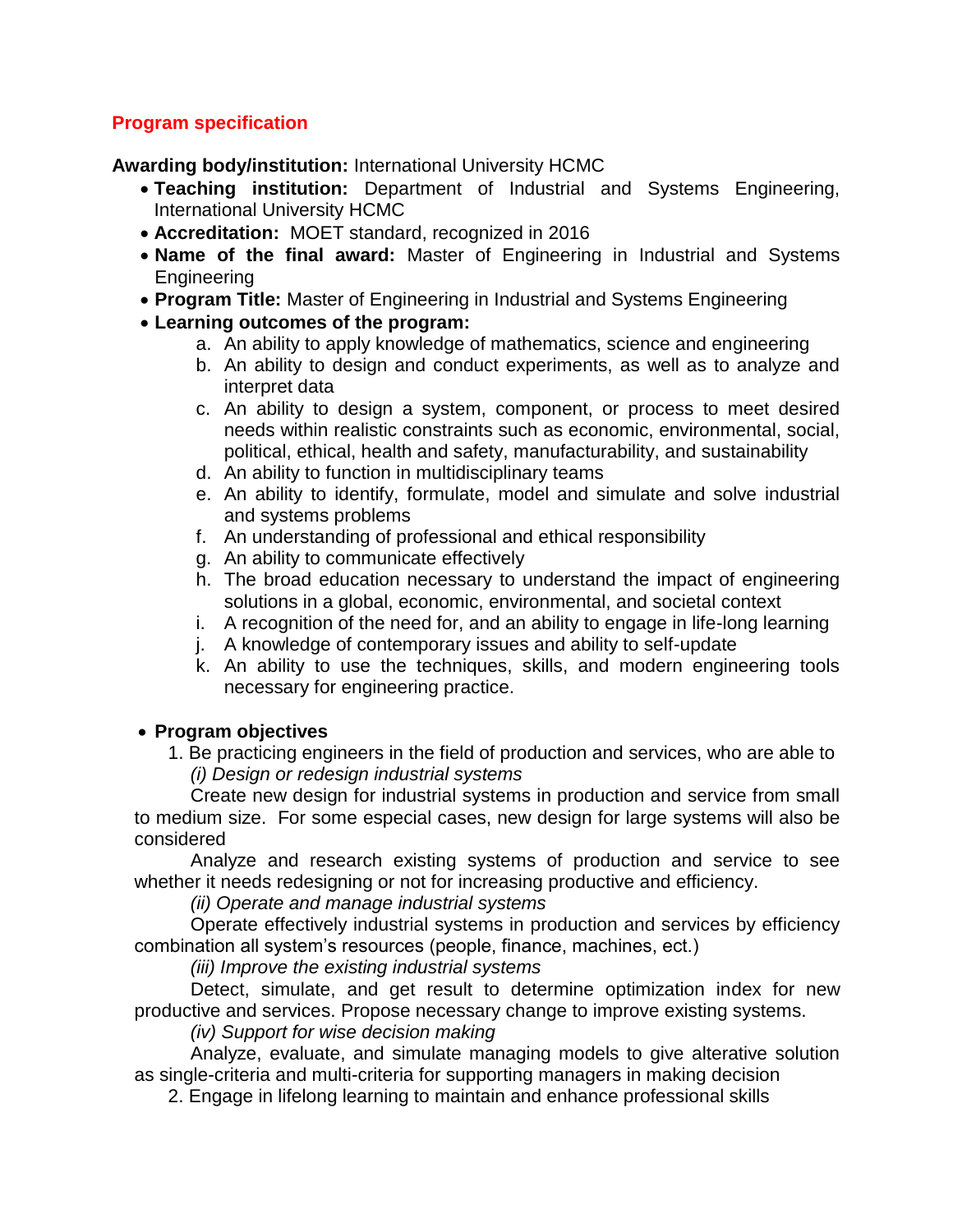3. Work effectively with people and demonstrate leadership, professional skills and ethical behavior in the workplace

4. Fulfill the needs of community and industrial sector of Vietnam in solving technical and management problems using industrial and systems engineering principles, tools and techniques.

#### • **Admission criteria of the program:**

- Depending on the type of bachelor degree, master students may be asked to take additional deficiency courses

|                | Academic Background                                                                                                                                                                                                                                                                                       | <b>Deficiency Courses</b>                                                                                                          |  |
|----------------|-----------------------------------------------------------------------------------------------------------------------------------------------------------------------------------------------------------------------------------------------------------------------------------------------------------|------------------------------------------------------------------------------------------------------------------------------------|--|
|                | Applicants who graduated from ISE major<br>at Universities of Vietnam<br><b>Nation</b><br><b>University</b><br>Applicants who graduated from overseas<br>universities in the field of Industrial<br>Engineering/ Industrial and Systems<br>Engineering/ Logistics<br>Engineering/<br>Operations Research. | No deficiency courses                                                                                                              |  |
| $\overline{2}$ | Applicants who received bachelor degrees<br>in Vietnam or overseas universities in the<br>following majors:<br>Engineering technology;<br>Sciences: Computer<br>Science,<br>Mathematics, Applied Mathematics,<br>Information Technology;<br>Economics;                                                    | Production management course                                                                                                       |  |
| 3              | Applicants who received bachelor degrees<br>in Vietnam or overseas universities in<br>natural science majors:<br>Physics, Chemistry, Astronomy, Biology                                                                                                                                                   | <b>Production Management</b><br>$\frac{1}{2}$ and $\frac{1}{2}$<br>Engineering<br>Probability<br>$\sim 10^{-11}$<br>and Statistics |  |

- Entrance exam includes three tests: Comprehensive subjects (Production Management, Probability and Statistics, Advanced Mathematics), Interview and English. Writing Exam is prepared in both Vietnamese and English versions. Candidates can choose either Vietnamese or English option.

#### • **Program structure**

| Main part                 | <b>Credit requirement</b> |                 |  |
|---------------------------|---------------------------|-----------------|--|
|                           | <b>Coursework</b>         | <b>Research</b> |  |
| <b>Part1</b> – Foundation |                           |                 |  |